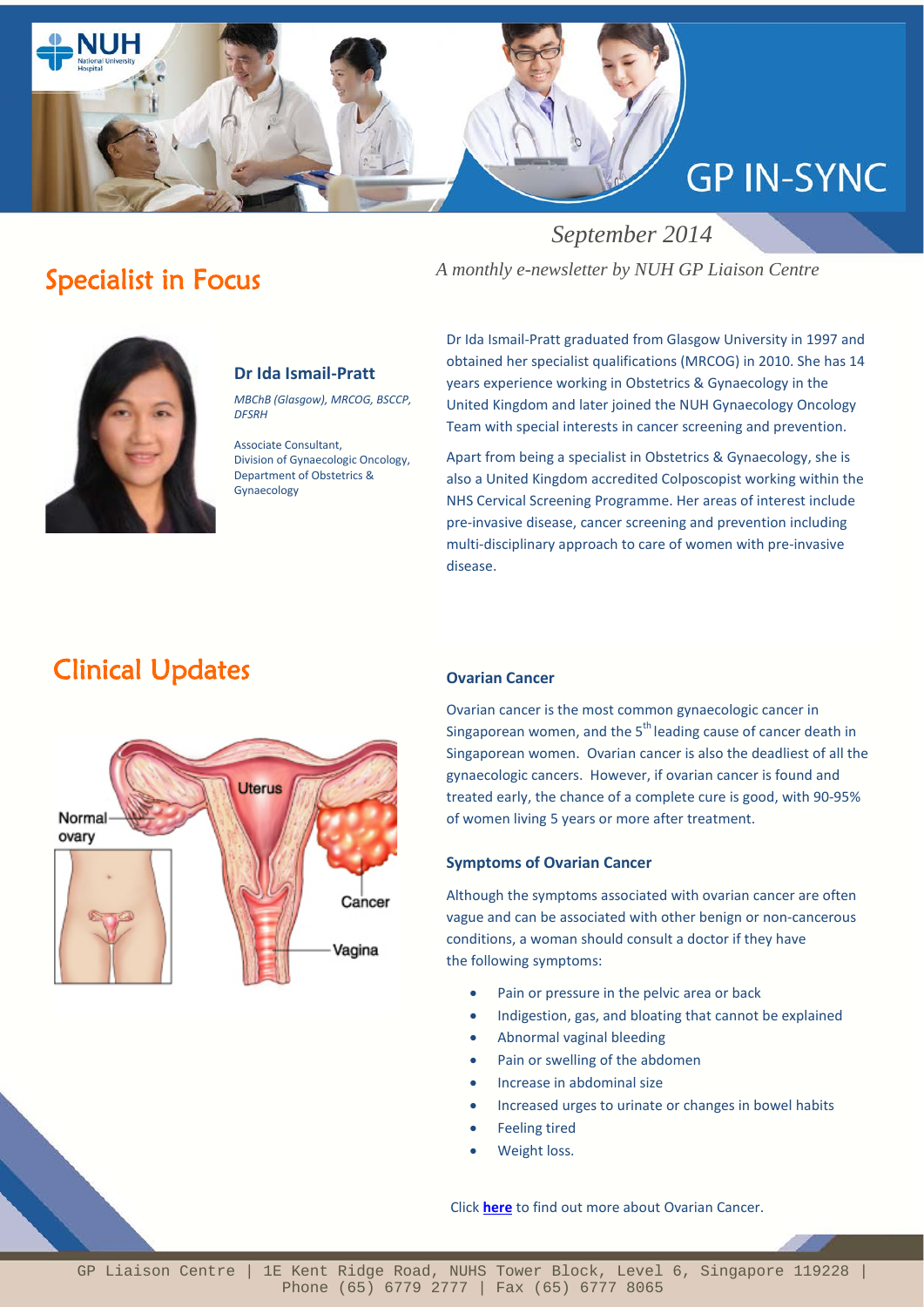

### **GP Liaison Centre (GPLC)**

 Mr Davin Wangsa or Ms Zanda Chiang Email: **[gp@nuhs.edu.sg](mailto:gp@nuhs.edu.sg)**

# Specialist in Focus



#### **Dr Susan Logan**

*MBChB (Aber), MD (Commendation), MRCOG (UK), MFSRH (UK)*

*Consultant, Department of Obstetrics & Gynaecology Division of Reproductive Endocrinology & Infertility*

## Clinical Updates

#### **Sexual Dysfunction**

Sexual dysfunction in men/women refers to disturbance in any component of the physiological sexual response cycle. Changes may be seen in desire, arousal, performance (particularly in men) and/or orgasmic response.

The common problems affecting males include erectile and ejaculating dysfunctions. In women, pain disorders such as vaginismus (involuntary muscle spasm of the vaginal wall preventing intercourse) and dyspareunia (painful intercourse) are significant concerns.

#### **Symptoms of Sexual Dysfunction**

#### *Males:*

- Loss of libido / interest
- Reduced arousal
- Inability to attain an erection
- Inability to maintain erection sufficient for intercourse

Delayed or absent ejaculation.

Dr Logan completed her undergraduate & postgraduate medical training at the University of Aberdeen, UK. She obtained her Membership of the Royal College of Gynaecologists (MRCOG) in 1996. In addition to the completion of specialist training in Obstetrics & Gynaecology, she was awarded the higher academic degree of Doctor of Medicine with commendation in 2003.

She also completed subspecialty training in Sexual & Reproductive Healthcare & special skills training in Menopause Care. She obtained the Membership to the Faculty of Sexual & Reproductive Healthcare in 2007.

Dr Logan took up a position of Consultant in Sexual & Reproductive Healthcare & Honorary Senior Lecturer in Aberdeen in 2007, which she held until moving to Singapore in 2012. As a Consultant, she held a number of lead roles and was awarded the Clinical Excellence awards in 2009, 2010 and 2011. In addition to general gynaecology, her areas of interest include paediatric & adolescent gynaecology, menopause, sexual & reproductive health and sexual problems.

#### *Females:*

- Loss of libido / interest
- Reduced arousal
- Inadequate vaginal lubrication and dryness
- Painful intercourse
- Delayed or absent orgasm.

#### *In both:*

 Non-consummation; fertility concerns; marital disharmony; relationship issues.

#### **What causes Sexual Dysfunction?**

#### *Psychological*

 Anxiety, stress, interpersonal problems, fears, depression, early history of sexual abuse.

#### *Physical/organic*

- Vascular/neurological/metabolic problems high blood pressure, high cholesterol, diabetes, atherosclerosis, obesity, aging-related changes
- Hormonal disturbances: Menopause, Andropause
- **Penile injuries, deformities (such as Peyronie's)**
- Prostatic, lower urinary tract problems
- Prescription drugs, alcohol, smoking, substance abuse
- Allergic reaction to soaps, creams, douches (in women).

#### Click **[here](http://www.nuhgynae.com.sg/cos/o.x?c=/wbn/pagetree&func=view&rid=1054997)** t[o read](http://www.nuhcs.com.sg/wbn/slot/u3192/Brochures/TAVI.pdf) more about Sexual Dysfunction.